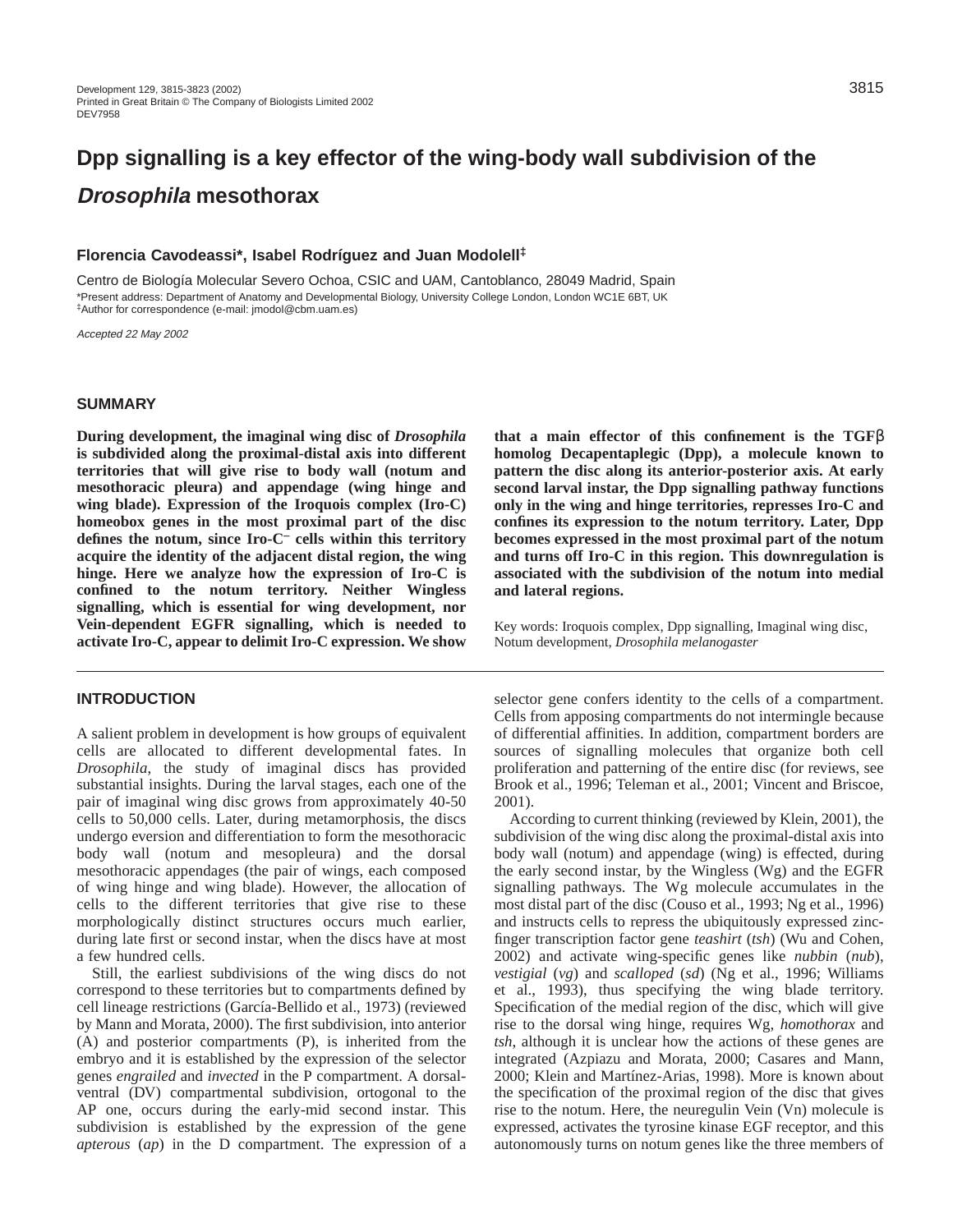#### 3816 F. Cavodeassi, I. Rodríguez and J. Modolell

the Iroquois Complex (Iro-C) (Simcox et al., 1996; Wang et al., 2000; Zecca and Struhl, 2002a; Zecca and Struhl, 2002b). The Iro-C genes, *araucan* (*ara*), *caupolican* (*caup*) and *mirror* (*mirr*), encode related homeodomain proteins conserved from worms to vertebrates (reviewed by Cavodeassi et al., 2001). Their expression in the most proximal region of the second instar wing disc is essential for notum specification, since clones of Iro-C– cells induced early within this territory acquire the identity of the adjacent distal region, namely, the proximal wing hinge and differentiate structures characteristic of this region (tegula, sclerites, etc) (Diez del Corral et al., 1999). Thus, the early domain of expression of Iro-C defines the extent of the notum territory.

An antagonistic interaction between the Wg and the EGFR pathways might explain the confinement of Iro-C expression to the proximal region of the wing disc. Thus, it has been proposed that, in the second instar disc, Wg signalling represses *vn*. Since Wg signalling is strongest in the distal part of the disc, it should restrict expression of *vn* to the proximal part of the disc (Wang et al., 2000). Then, activation of the EGFR pathway would be maximal in this territory and this would activate Iro-C within it. Hence, the early domain of expression of Iro-C, and therefore the prospective notum territory, would ultimately be delimited by the negative input of Wg emanating from the distal region of the disc.

In this work, we further analyze the control of the early expression of Iro-C in the proximal region of the wing disc. Our findings argue against Wg signalling being the main negative regulator of Iro-C expression. Moreover, while we confirm that the Vn/EGFR signalling pathway is necessary for Iro-C activation, our data, in agreement with recent findings (Zecca and Struhl, 2002a), indicate that the availability of Vn does not restrict Iro-C expression to the prospective notum. This appears to be accomplished, instead, by signalling mediated by the BMP2/4 homolog Dpp. *dpp* is expressed in a stripe of A cells abutting the AP compartment boundary from very early larval stages (Burke and Basler, 1996), an expression essential for growth and patterning of the wing disc in its AP axis (reviewed by Affolter et al., 2001; Dahmann and Basler, 1999; Podos and Ferguson, 1999; Serrano and O'Farrell, 1997). However, Dpp had not been implicated, until now, in the initial territorial subdivision of the disc along the proximal-distal axis. We find that during the early-mid second larval instar, the Dpp pathway is active only in the wing and hinge territories. This activity defines, by repression, the distal border of the Iro-C domain and confines the expression of Iro-C to the notum territory. Later, *dpp* becomes expressed in the most proximal part of the notum and turns off Iro-C in this region. This downregulation is associated with the subdivision of the notum into medial and lateral regions (Calleja et al., 2000).

#### **MATERIALS AND METHODS**

All the mutant alleles and transgenes are described in FlyBase [\(http://flybase.bio.indiana.edu:82/\).](http://flybase.bio.indiana.edu:82/) *wgCX3/wgCX4* larvae were raised at 18°C, a condition in which all wing discs showed the double notum phenotype. These discs, at second instar, did not have detectable Wg protein. *MS248-Gal4* driver (Sánchez et al., 1997) is expressed in the prospective notum at least from second instar discs (see Fig. 2H,I).

#### **Mitotic recombination clones and misexpression experiments**

Mitotic recombination clones homozygous for the null *tkva12* allele were induced by the FLP-FRT technique (Xu and Rubin, 1993) at 24±12 hours after egg lying (AEL) for 1 hour at 37°C. The clones were revealed by staining with anti-β-galactosidase antibody in larvae of the genotype *y w hsFLP122*; *tkva12 FRT40A/Minute(2L) arm-lacZ FRT40A*. Clones of cells overexpressing *tkvQD* were obtained by treating *y hsFLP122*; *Actin>y+>Gal4*, *UASlacZ*/+; *UAS-tkvQD*/+ larvae for 8 minutes at 37°C either at 36±12 hours AEL (after egg laying) or  $72\pm12$  hours AEL. The clones were revealed by staining with anti-β-galactosidase antibody. Similarly, clones of cells overexpressing *Axin* were obtained by treating *y hsFLP122*; *Actin>y+>Gal4*, *UAS-GFP*/+; *UAS-Axin*/+ larvae for 5 minutes at 37°C at 36±12 hours AEL and larvae were developed at 25°C. Larvae expressing transgenes by means of the Gal4 system were raised at 29°C (*UAS-dpp*, *UAS-brinker*, *UAS-dad*, *UAS-vn*), 25°C (*UAS-dTCF*<sup>∆</sup> and *UAS-rafDN*), or 18oC (*UAS-ras1V12*).

#### **Histochemistry**

Imaginal discs were dissected and stained as described previously (Gómez-Skarmeta et al., 1995). Primary antibodies were: rabbit and mouse anti-β-galactosidase (Cappel and Promega); rat anti-Iro-C (Diez del Corral et al., 1999), which reacts with the Araucan and Caupolican proteins; rabbit anti-pMad (Tanimoto et al., 2000); mouse anti-Omb (a gift from G. O. Pflugfelder); mouse anti-Wg, mouse anti-Nub and rabbit anti-Tsh (kindly provided by M. S. Cohen); guinea pig anti-Senseless (a gift from H. J. Bellen); mouse anti-Ptc (from I. Guerrero). Secondary antibodies were from the Jackson Laboratory and Amersham. Probe to detect *vn* mRNAs was prepared using the DIG RNA labelling kit (Roche), as described by the supplier. Wholemount in situ hybridizations were performed essentially as described previously (Jiang et al., 1991).

## **RESULTS**

## **Wg and Vn/EGFR signalling are unlikely candidates to delimit early notal Iro-C expression**

Wg signalling, emanating from the distal-most part of the disc, appears to repress *vn* and thereby confine *vn* expression to the proximal part of the disc (Wang et al., 2000). Since Vn/EGFR signalling is a requisite for Iro-C expression (Wang et al., 2000; Zecca and Struhl, 2002a), it seemed possible that Wg might ultimately be responsible for restricting expression of Iro-C to the notum territory. Moreover, it is well known that early depletion of Wg (as in *wgCX3/wgCX4* discs) prevents wing development and promotes formation of a second ectopic notum (Couso et al., 1993; Ng et al., 1996), a result that could imply the breakdown of the regulation that confines Iro-C expression to the proximal region of the disc and, therefore, the expansion of the domain of Iro-C expression. However, when examining second instar *wgCX3/wgCX4* discs from larvae raised at 18°C (a condition in which all wing discs showed, at the third instar, the double notum phenotype), we found that Iro-C expression was still restricted to the proximal part of the disc (Fig. 1A). This suggested that such an expansion had not occurred. Later, in the early third instar, a separate expression of Iro-C, clearly distinguishable from an expansion of the extant Iro-C domain, was turned on in distal regions of the disc (Fig. 1B). During the third instar, this distal expression evolved revealing the formation of the ectopic notum (Fig. 1C). When the notum duplication was complete, the Iro-C expressions in the extant and ectopic nota were similar to that of a wild-type notum (compare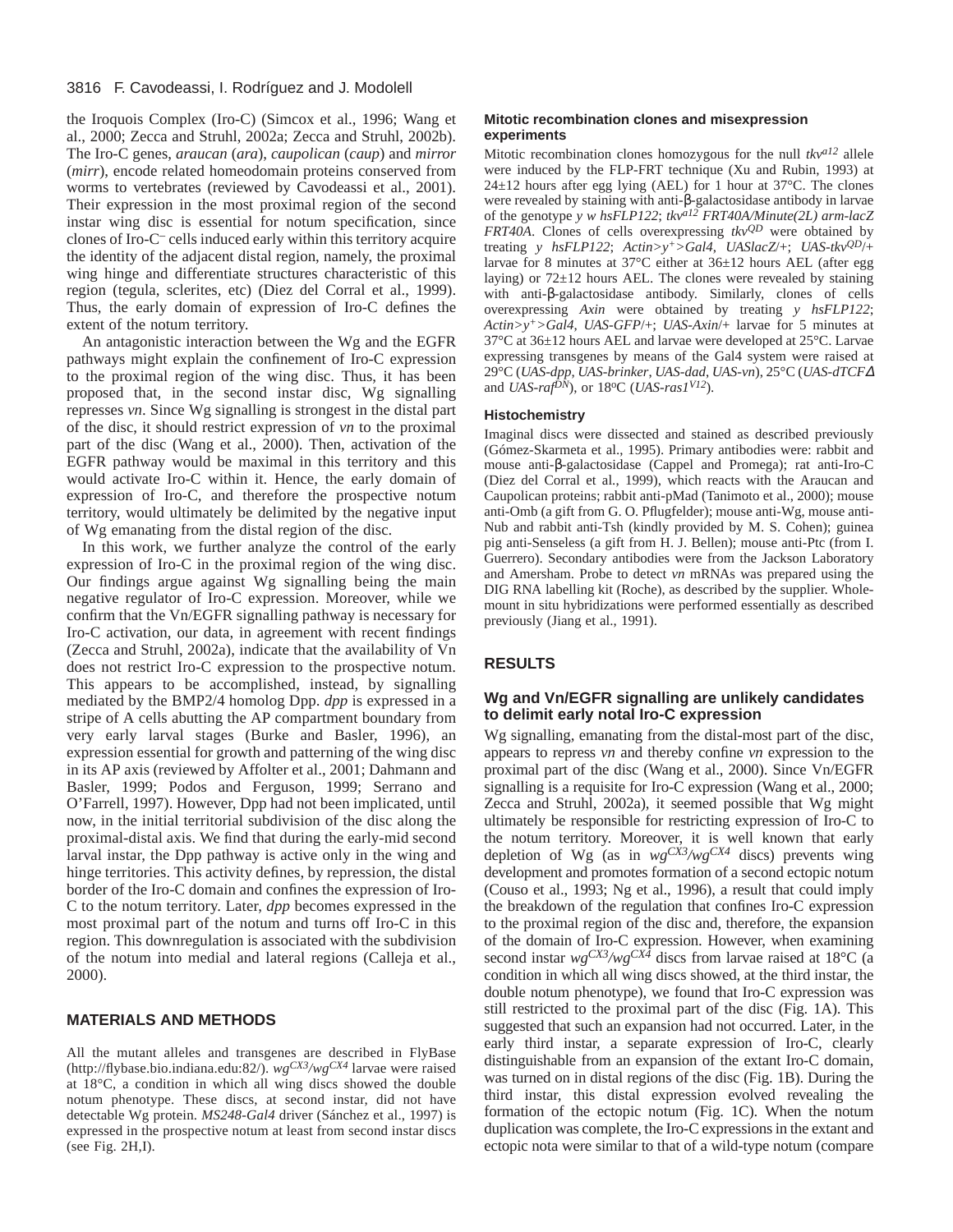**Fig. 1.** Wg signalling does not delimit the notal Iro-C domain. (A-C) Domains of Iro-C expression in second, early third and late third instar *wgCX3/wgCX4* wing discs, respectively. Arrows indicate ectopic nota; arrowhead, residual hinge territory. (D,E) Early third instar disc with clones of cells overexpressing *UAS-Axin* (red). The clones did not affect the distal border of Iro-C expression (arrowhead in green channel image, E). (F) Early third instar disc expressing *UAS-dTCF*<sup>∆</sup> driven by *dppdisk-Gal4*. The distal border of Iro-C expression (green) was not appreciably disturbed. Arrow points to region of maximal *UAS-dTCF*<sup>∆</sup> expression. Red channel, Wg counterstaining. (G) An older disc similarly expressing *UAS-dTCF*<sup>∆</sup> showed abnormal pattern of Wg (red, compare with Fig. 2G) in the wing pouch, indicating the activity of the construct. Control flies expressing this or the *UAS-Axin* construct showed typical *wg* insufficiency



phenotypes. (H) Second instar wild-type disc stained for Tsh (red) and Iro-C (yellow or green; green channel shown at right). Note the absence of Tsh protein from the prospective wing pouch (arrowhead). (I) Older late second instar *wgCX3/wgCX4* wing disc, stained as in H. Tsh is almost not removed from the distal part of the disc (asterisk), indicating the failure of the residual Wg to specify the wing territory (Wu and Cohen, 2002). Compare also with Fig. 4I.

with Fig. 4E) and were separated by a narrow gap of Iro-C nonexpressing tissue (Fig. 1C), presumably a residual hinge (Diez del Corral et al., 1999; Gómez-Skarmeta et al., 1996). This further indicated that the depletion of Wg did not modify the distal border of the Iro-C domain and that this residual hinge would be independent of Wg signalling. Still, it should be stressed that *wgCX3/wgCX4* is a strong hypomorphic mutant combination and that, conceivably, residual Wg activity might still confine Iro-C expression to the proximal regions of the disc. However, this residual activity was essentially incapable in repressing *tsh* in the distal part of the disc, the domain closest to the normal Wg source (Fig. 1I, compare with 1H and Fig. 4I), **Fig. 2.** Vn/EGFR signalling does not delimit the notal Iro-C domain. (A-C) Domains of *vn* expression in second, early third and mid third instar *wgCX3/wgCX4* wing discs, respectively. Arrowhead in B indicates initial ectopic *vn* expression; arrow in C, *vn* expression in ectopic nota. Inset: late third instar *wgCX3/wgCX4* wing disc showing symmetrical domains of *vn* expression (reduced magnification). (D,E) Extent of the Iro-C domain (green; arrowheads) is essentially not affected in *UAS-vein; ap-Gal4* (misexpression in the D compartment) second and third instar discs, respectively (compare with Fig.  $4A,E$ ). Wg (wing pouch marker) is in red. In parallel experiments, no significant effects were observed using the C765, *tsh-Gal4*, *omb-Gal4*, *dppdisk-Gal4* and MS1096 drivers. In E, the relatively large extent of the Wg domain in the anterior-



posterior axis indicates that *ap* was already expressed in the dorsal compartment (Ng et al., 1996) and, therefore, that the *ap-Gal4* driver was active in this disc. (F) Third instar disc overexpressing *UASras1V12* in the anterior compartment (*ptc-Gal4* driver). Extent of notal Iro-C domain (green; arrowhead) is unaffected. Red: Ptc marker. (G) Notal Iro-C expression (green) is inhibited and notum territory is reduced (arrowhead, compare with E or F) in *UAS-rafDN/MS-248Gal4* discs. Red: Wg marker. Inhibition of Iro-C was also observed using the driver *dppdisk-Gal4*. (H,I) Expression of the *MS-248Gal4* driver, as revealed by *UAS-lacZ* (red; separate red channel is shown in H on the right), in second and late third instar wing discs, respectively. Counterstaining: Iro-C protein (green). Note strong expression of driver in the proximal region of the discs (arrowheads).

suggesting that it was ineffective in the patterning of the disc (*tsh* repression is the earliest known effect of Wg signalling in the wing disc) (Wu and Cohen, 2002). We further verified that Wg depletion did not expand the Iro-C domain by examining its distal border in clones of cells (induced in the first larval instar) that overexpressed the Wg signalling pathway antagonist Axin (Willert et al., 1999), or by expressing the dominant negative form of the pathway effector dTCF (van de Wetering et al., 1997)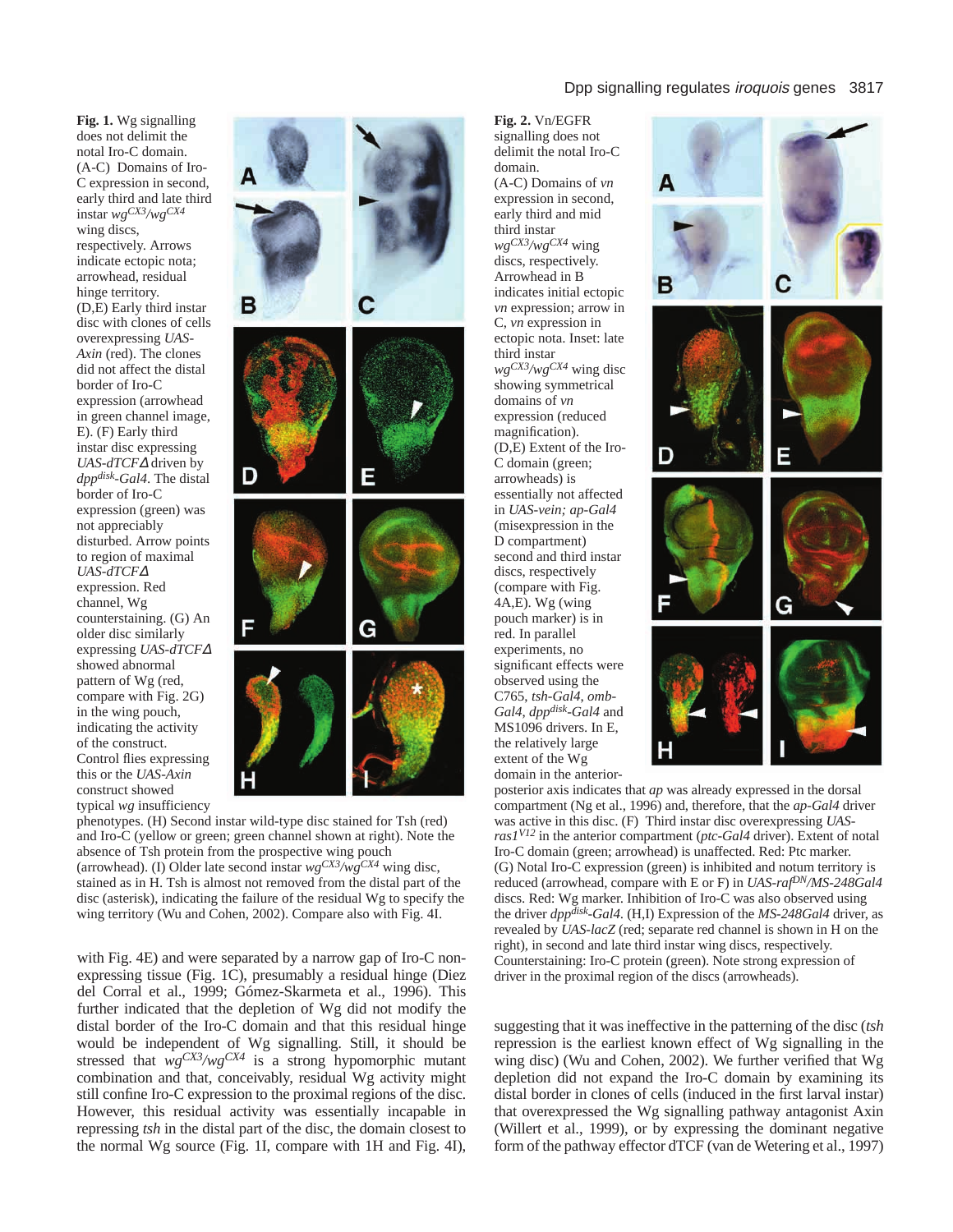#### 3818 F. Cavodeassi, I. Rodríguez and J. Modolell

with the *dppdisk-Gal4* driver. In both cases, the border was not significantly affected (Fig. 1D-G). Taken together, these and the above observations make Wg signalling an unlikely candidate for Iro-C repression.

Prompted by the above results, we examined whether the domain of *vn* expression was expanded in *wgCX3/wgCX4* discs. The results resembled those obtained by monitoring Iro-C. In the second instar mutant discs, the *vn* domain was similar to that of a wild-type disc (Fig. 2A) (Simcox et al., 1996; Wang et al., 2000). Later, a separate domain of expression appeared in the distal part of the disc (Fig. 2B,C), which in the late third instar became a faithful mirror-image duplication of the extant domain (Fig. 2C, inset). We concluded that the depletion of Wg signalling did not expand the extant *vn* domain, but permitted formation of a second, distal *vn* domain that corresponded to the ectopic notum.

With the aid of the Gal4 system, we confirmed that EGFR activity was necessary to activate notal Iro-C expression (Wang et al., 2000; Zecca and Struhl, 2002a; Zecca and Struhl, 2002b). Indeed, blocking EGFR signalling in the notum territory (*UAS-rafDN/MS-248Gal4*) inhibited Iro-C expression (Fig. 2G). This suggested that the availability of EGFR activity might define the distal limit of the Iro-C domain. However, overactivation of the EGFR pathway in proximal/intermediate regions of the disc by misexpressing *UAS-vn* or *UAS-ras1V12* (a constitutive activation of the EGFR pathway) with several different drivers did not expand the Iro-C domain (Fig. 2D-F, compare with Fig. 4A,E). The inability of the misexpression of *vn* to modify the Iro-C domain of late third instar discs has recently been reported (Zecca and Struhl, 2002a). We concluded that the EGFR signalling pathway, as activated by the Vn ligand, while important for Iro-C activation is not the main candidate to delimit the domain of Iro-C expression and, therefore, the notum territory.

# **The Dpp pathway is mostly active in the distal regions of the early wing disc**

In third instar wing discs, the expression of *dpp* in both proximal and distal territories (see below) does not suggest a function in regulating the domain of Iro-C. However, in the second instar disc *dpp* is expressed in distal regions but it is absent from the Iro-C domain (Fig. 3A,B) (see also Burke and Basler, 1996; Masucci et al., 1990). Dpp is a diffusible molecule and, therefore, we determined its range of activity by monitoring the phosphorylated form of the Mad protein (pMad), an intermediate of the Dpp transduction pathway (Tanimoto et al., 2000). pMad accumulated in the cells near the source of Dpp, but it was reduced or absent within the Iro-C domain (Fig. 3C,D). Another useful indicator of Dpp activity is the type I TGFβ receptor Thick veins (Tkv), since its expression is negatively regulated by Dpp signalling (Lecuit and Cohen, 1998). In addition, high levels of Tkv can limit Dpp diffusion and help to confine the region in which the pathway will be activated (Lecuit and Cohen, 1998). We find that the Iro-C domain is located within a region of high accumulation of Tkv (Fig. 3E,F), a result compatible with Dpp activity being strongly reduced or absent from that domain.

## **The Dpp pathway negatively regulates Iro-C in the early wing disc**

The complementary territories of Iro-C and *dpp* signalling



**Fig. 3.** Complementary domains of Iro-C expression and Dpp activity in the second instar wild-type wing disc. Iro-C protein, green; Dpp pathway markers, red. (A,B) *dpp* expression (revealed by *dpp-lacZ*) preceeds that of Iro-C and it does not occur or it only occurs at very low levels within the Iro-C domain, the presumptive notum (arrowhead). (C,D) Dpp pathway activity (pMad protein) is reduced within the Iro-C domain (arrowhead). (E,F) Iro-C (yellow and green) is expressed within the domain of high accumulation of *tkv-lacZ* (red and yellow).

activity (pMad) suggested that the Dpp pathway might repress Iro-C at the early stages of wing disc development. We therefore manipulated the levels of Dpp signalling and monitored the expression of Iro-C. In the strong hypomorphic *dppd12/dppd14* combination, the Iro-C domain comprised most cells of the early wing disc (Fig. 4B) and its distal border was very close to a small area that corresponded to the wing pouch (Fig. 4B, arrow), as identified by the Nubbin (Nub) marker (Ng et al., 1995). Since the Iro-C and the Nub domains are well separated in wild-type discs of similar age (Fig. 4A, arrowhead), this suggested that the Iro-C domain was distally expanded in the *dppd12/dppd14* discs and covered at least part of the hinge/proximal-wing territory. However, it might be argued that the expansion of the Iro-C territory was an illusion caused by the apposition of an essentially normal notum to a hinge/wing territory dwarfed by reduced Dpp signalling (Serrano and O'Farrell, 1997). This was not the case. By following the development of these discs, we observed that Iro-C proteins were gradually removed from part of the putative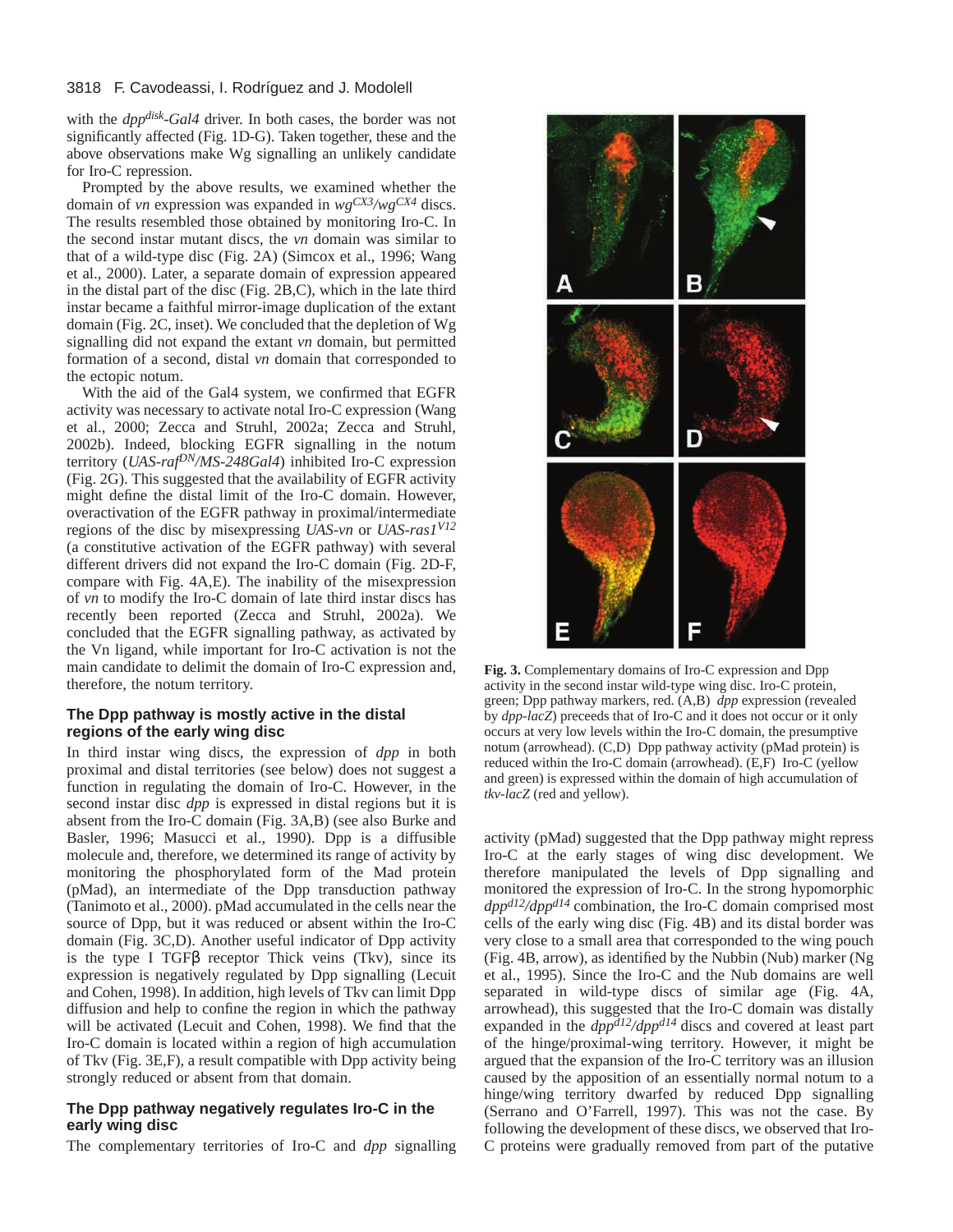

**Fig. 4.** Insufficiency of *dpp* expands the Iro-C domain (green). (A) Second instar wild-type wing disc: notum (green, Iro-C), wing pouch (red, Nub protein) (Ng et al., 1995), hinge (unlabelled territory, arrowhead). (B-D) Second, early third and late third instar *dppd12/dppd14* discs stained as in A. Iro-C ectopically accumulates in the hinge territory (arrowhead in B); later it is removed from part of it (arrowheads in C,D). (E,F) Tsh in wild-type and  $dpp^{d/2}/dpp^{d/4}$  late third instar discs, respectively, accumulates most strongly in the hinge territory (arrowheads). (G,H) Sensory organ mother cells (anti-Senseless antibody, red) in wild-type and *dppd12/dppd14* late third instar discs, respectively. Presumptive hinge groups (arrowheads) are shown at higher magnification in insets. (I,J) Tsh (red) and Iro-C in wild-type (I) and *dppd12/dppd14* (J, merged and separate channels) second instar discs. To emphasize detail, discs are reproduced at different magnifications.

ectopic domain (arrowheads, Fig. 4B-D). The region in which Iro-C was gradually switched off was identified as hinge territory by two criteria. First, it accumulated the Tsh protein very strongly (Fig. 4F), similarly to a wild-type hinge (Fig. 4E). And second, it developed a group of several sensory organ precursor cells (Fig. 4G,H); such characteristic groups develop in the hinge, but never in the notum. However, ectopic Iro-C expression was maintained in other distal regions (Fig. 4D, arrow). Consistent with the distal expansion of Iro-C in second instar *dppd12/dppd14* discs, the Iro-C domain was coextensive with that of Tsh, which includes the territory fated to become hinge (Fig. 4J, arrowhead). This coexpression was never observed in wild-type discs (Fig. 1H, Fig. 4E and 4I, arrowhead). Note that the gradual removal of Iro-C protein from the prospective hinge in *dppd12/dppd14* discs (Fig. 4B-D) indicates that, even under conditions of strong Dpp insufficiency, the distal border of the Iro-C domain can be generated, at least in part. This could be due to residual Dpp signalling and/or to additional uncharacterized factors, which would normally contribute to maintain and refine this border. To help distinguish between these alternatives, we examined

# Dpp signalling regulates iroquois genes 3819

the effect of the complete loss of reception of the Dpp signal by generating, during the first instar, clones mutant for the null  $tkv^{a12}$  allele. Owing to the difficulty of detecting cell clones in second instar discs, we were forced to examine them in third instar discs. In these *tkva12* clones, the domain of Iro-C expression appeared distally expanded, as detected by comparison with the domain of Tsh expression (Fig. 5I, compare with Fig. 4E). This, however, was not the case for clones located in the more anterior part of the disc (Fig. 5G, arrowhead). Note again that this region coincides with that in which Iro-C is first expressed and later removed in *dppd12/dppd14* discs (Fig. 4B-D). This suggests that after the initial restriction of Iro-C by Dpp signalling, additional factors contribute to maintain the anterior part of the Iro-C border.

We next increased Dpp signalling by misexpressing *UASdpp* in the proximal region of the disc (*MS248-Gal4* driver; Fig. 2H,I), and found that it downregulated Iro-C in a large part of the notum territory (compare Fig. 5A and 5B). Misexpression in cell clones of a constitutively activated form of Tkv (*UAS-tkvQD*) also suppressed Iro-C expression autonomously (Fig. 5C,D), although not completely in some regions (see below). We conclude that Dpp signalling must be absent (or strongly reduced) from the notum territory for Iro-C expression. Consistently, misexpression of the Dpp pathway antagonists *UAS-brinker* or *UAS-daughters against dpp* (Affolter et al., 2001) within this territory (*MS248-Gal4*) did not detectably affect the expression of Iro-C in second instar discs (not shown).

# **The Dpp pathway downregulates Iro-C in the medial notum**

During the third instar, after Iro-C has specified the prospective notum, *dpp* is turned on in this territory and helps effect its patterning (Mullor et al., 1997; Sato and Saigo, 2000; Tomoyasu et al., 2000) (Fig. 5E,F, arrows). The activation of *dpp* in the proximal-most region of the prospective notum is accompanied by a gradual removal of Iro-C (Fig. 5E,F), a repression essential to specify the medial

versus the lateral notum (Calleja et al., 2000). Dpp was responsible for this downregulation, since it was prevented by decreasing (*dppd12/dppd14* mutant; compare Fig. 4D with 4E,G) or abolishing (clones mutant for a null *tkv* allele; Fig. 5G) Dpp signalling. In contrast, constitutive activity of the Dpp pathway in cell clones autonomously inhibited Iro-C in the lateral notum, except in a region overlapping or very close to an endogenous source of Dpp (compare Fig. 5F with 5H; see also 5C, arrowhead). Thus, while in the medial notum there is a correspondence between Dpp expression and Iro-C repression, this correlation does not hold everywhere in the lateral notum, where the appearance of Dpp expression may not result in turning off Iro-C (Fig. 5F, arrowhead; Fig. 5H, circled). Interestingly, *vn* is also maximally expressed in the region of overlap of *dpp* and Iro-C expressions (Simcox et al., 1996) (our unpublished data), and might antagonize, through the activation of EGFR signalling, the repression of the Iro-C genes by the Dpp pathway. We conclude that, in the third instar disc, the levels of Dpp signalling are critical to establish the medial-lateral subdivision of the notum by its negative regulation of Iro-C in the medial region. This negative regulation should be mediated by *pannier* (Calleja et al., 2000),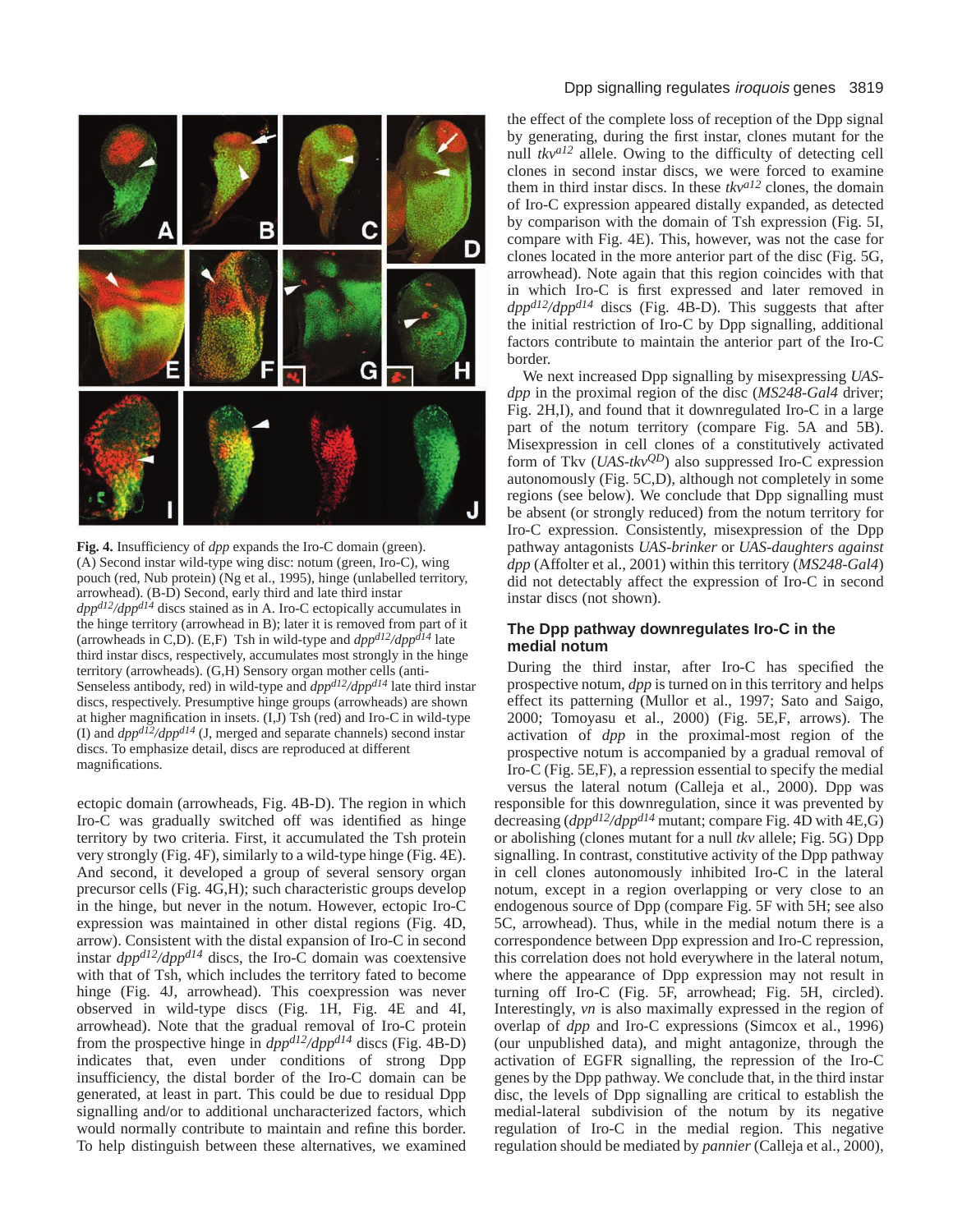**Fig. 5.** Dpp pathway inhibits Iro-C (green). (A,B) Early third instar wild-type and *MS-248 Gal4; UAS-dpp* discs, respectively. Iro-C is downregulated in the notum territory (arrowhead). Wing pouch marker: Wg (red). (C,D) *UAS-tkvQD* (red, *lacZ* marker) autonomously inhibits Iro-C in cell clones. Inhibition fails in a region of the lateral-posterior notum (arrowhead in C). Inhibition is also observed in late third instar discs (D, arrowhead). (E,F) Early and late third instar wild-type wing discs. *dpp-lacZ* expression (red) increases during the third larval instar in the most proximal region of the notum (arrows) and Iro-C is gradually inhibited (M, medial notum; L, lateral notum). (G)  $tkv^{a12}$  cells (absence of red label) ectopically express Iro-C in the medial notum (asterisk, compare with F). In addition, Iro-C expression is increased within the clone, as compared with the contiguous wild-type territory (arrow). Arrowhead points to the anterior part of the border of the Iro-C domain, which is not modified by the presence of the clone. In contrast, expansion of the Iro-C domain has occurred in the region of the posterior border (red arrow; see also I). (H) Late induced *UAS-tkvQD* clones (*lacZ* marker, red) do not express Iro-C, except at the region within or close to a lateral Dpp source (circled, compare with F). (I) *tkva12* clone (absence of blue marker) showing a distal expansion of Iro-C expression (arrow), as indicated by the overlap with the Tsh marker (red). Imaginary line between arrowheads would run along the normal border of the Iro-C domain.



which is activated by *dpp* in the medial notum (Sato and Saigo, 2000; Tomoyasu et al., 2000).

# **DISCUSSION**

During larval development, the wing imaginal disc is subdivided in the proximal-distal axis into territories that will give rise to notum, dorsal wing hinge, wing blade, ventral wing hinge and mesothoracic pleura. While many aspects of the genetic control of this subdivision remain obscure, it is clear that activation of the Wg signalling pathway in cells located at the distal part of the disc during the early second instar (Couso et al., 1993; Ng et al., 1996) promotes specification of the wing territory. This is accomplished by activation of wing-specific genes in the distal region of the disc (Ng et al., 1996; Williams et al., 1993) and the repression of more 'proximal' genes like *tsh* (Wu and Cohen, 2002). Wg signalling is also important to define the wing hinge territories (Klein and Martínez-Arias, 1998). With regards to notum specification, it has been proposed that Wg signalling would antagonize and thereby restrict *vn* expression to the proximal region of the disc (Wang et al., 2000). This would lead to high EGFR activity and Iro-C activation in this territory. Hence, Wg signalling would ultimately be responsible for defining the notum territory. This conclusion was derived from the observation that the domain

of *vn* expression was apparently expanded into the distal regions in *wg1/wgCX4* second instar discs. Our results, however, do not support a role for Wg signalling as the main effector of the notum/wing subdivision. Using the stronger hypomorphic combination *wgCX3/wgCX4* (Lindsley and Zimm, 1992) under conditions in which all wing discs develop into double nota, we find that *vn* and the notum-defining Iro-C genes are still confined to the proximal region of the second instar disc. Moreover, although these discs lack expression of wingspecific genes and do not repress *tsh* in their distal region (Ng et al., 1996; Williams et al., 1993; Wu and Cohen, 2002) (our data), this region is apparently normal in size and morphology. Only later, at the begining of the third instar, ectopic domains of expression of both *vn* and Iro-C appear, well separated from their extant domains, within the distal region. Evidently, they are associated with the generation of an ectopic notum in mirror-image disposition to the extant one. We conclude that Wg signalling, while essential for wing and wing hinge identity to the distal regions of the disc (Ng et al., 1996; Williams et al., 1993), is not a key effector of the notum/appendage territorial subdivision. Our results indicate that a main effector of this subdivision is the Dpp signalling pathway.

Indeed, we find that in the second instar disc *dpp* is expressed only in its distal regions and that the activity of the Dpp pathway, as measured by pMad accumulation, is reduced in or absent from the proximal part of the disc, where Iro-C is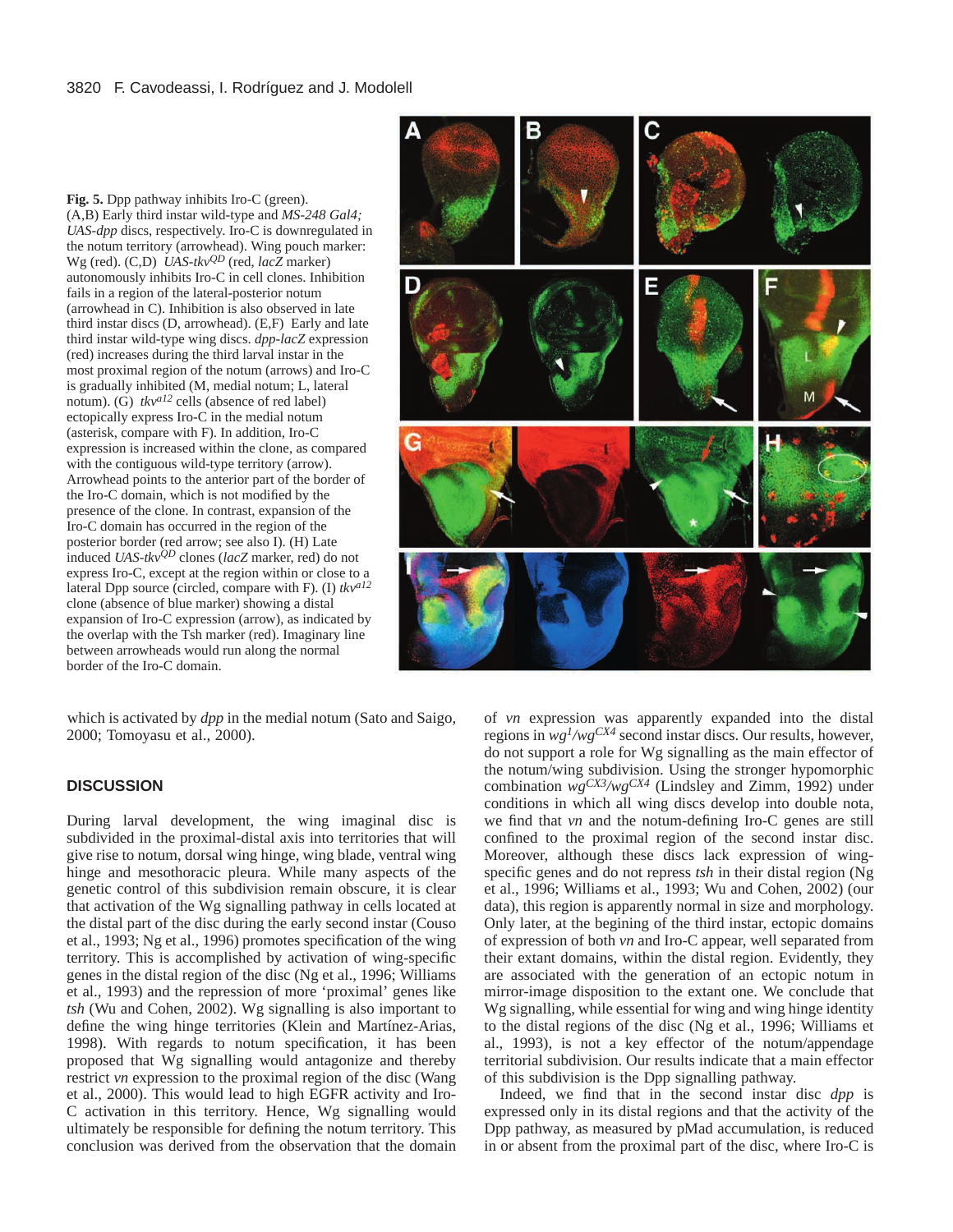

**Fig. 6.** Dpp signalling sequentially establishes the notum-hinge boundary in second instar wing disc (L2) and the medial-lateral subdivision of the notum in third instar wing disc (L3). A and P, anterior and posterior compartment. Dpp source is hatched in blue. During the second instar, Iro-C is activated by Vn/EFGR in the most proximal part of the wing disc (Wang et al., 2000; Zecca and Struhl, 2002a; Zecca and Struhl, 2002b). The distal border of the Iro-C domain, which defines the notum-hinge boundary (Diez del Corral et al., 1999), is established by repression by Dpp signalling, which at this stage only functions in the distal parts of the disc. In the third instar, *dpp* is expressed in the notum territory and again negatively regulates Iro-C in the medial notum. In the third instar disc, additional, uncharacterized factors (question marks) help maintain the notum-hinge border of Iro-C expression, since this border is generated, at least in part, under conditions of strong depletion of Dpp signalling (Fig. 4D, Fig. 5G).

expressed. When Dpp signalling is reduced or abolished in *dppd12/dppd14* discs or *tkva12* clones, respectively, Iro-C expression is distally expanded. Conversely, increased *dpp* expression or constitutive activation of the pathway (*UAStkvQD* clones) repress Iro-C expression within the prospective notum. These data, together with previous findings (Wang et al., 2000), suggest that the Iro-C domain of expression, and hence the notum territory of the wing disc, is defined during the early larval stages by two antagonistic signals: Vn/EGFR, which activates Iro-C, and Dpp, which constrains its expression to the proximal region of the disc by repressing it in the neighbouring (hinge) territory (Fig. 6). While we have confirmed that Vn/EGFR is necessary for Iro-C activation, the localised expression of *vn* does not appear to be instrumental in confining Iro-C expression to this territory, since ectopic Vn does not significantly expand the Iro-C domain. After submission of this manuscript, Zecca and Struhl (Zecca and Struhl, 2002b) similarly reported that misexpression of *vn* does not modify Iro-C expression. However, these authors additionally show, using overexpressing cell clones (Zecca and Struhl, 2002b), that a constitutively activated form of EGFR can autonomously activate Iro-C in particular subregions of the prospective hinge, and that  $\text{Ras}^{\text{V12}}$ , a presumably stronger activation of the pathway, can do so anywhere within the prospective wing hinge and even in some clones within the wing blade. While we have not observed ectopic activation of Iro-C with *UAS-ras1V12* expressed with several Gal4 lines, probably because we have used milder overexpressing conditions (i.e., larvae were cultured at 18°C, since in our

hands they died at higher temperatures), these observations indicate that, at least in third instar wing discs, sufficiently strong activation of the EGFR/Ras pathway is able to activate Iro-C almost anywhere in the disc. Zecca and Struhl (Zecca and Struhl, 2002a; Zecca and Struhl, 2002b), based on these observations and in the absolute necessity of EGFR activity for Iro-C expression and notum development (Simcox et al., 1996; Wang et al., 2000; Zecca and Struhl, 2002a; Zecca and Struhl, 2002b), propose that this pathway would be maximally activated in the proximal region of the disc and would thus turn on and maintain Iro-C expression in the prospective notum. However, direct comparative measurements of the activity of the pathway (for instance, by examining the levels of phosphorylated MAP kinase) (Gabay et al., 1997) in the prospective notum and in other region of the second and third instar wing disc have not been performed. Thus, it is not clear whether there is indeed a gradation of EGFR pathway activity along the proximal-distal axis of the disc (Wang et al., 2000; Zecca and Struhl, 2002a; Zecca and Struhl, 2002b) and, if present, whether it does help effect the notum/hinge subdivision. Regardless of its presence and functional significance, our data indicates that the Dpp pathway, by negatively regulating the expression of Iro-C, is an important player in establishing the early distal border of the Iro-C domain and, therefore, the notum-hinge subdivision. In the wild type, this repression would be sufficient to counteract the activation by the EGFR pathway and prevent Iro-C expression in the hinge. However, strong experimental overactivity of the EGFR pathway would overrule the repression by Dpp and allow ectopic expression of Iro-C in the hinge and wing (Zecca and Struhl, 2002a; Zecca and Struhl, 2002b). Whether these two pathways act antagonistically and in parallel on the Iro-C or negatively regulate each other is not known. Note, finally, that in the early *dppd12/dppd14* discs, Iro-C expression, while occurring in an expanded domain, is still excluded from the prospective wing territory (Fig. 4B). This suggests the presence of additional repressors and/or the absence of essential activators within this domain.

Later in development, even under conditions of complete loss of Dpp signal reception (*tkva12* clones), the distal border of the Iro-C domain can be generated at least in the anterior part of the disc (Fig. 4D, Fig. 5G). This is most likely due to additional uncharacterized factors, independent of Dpp signalling, that would normally contribute to maintain and refine this border (Fig. 6). In the posterior part of the disc, loss of the reception of the Dpp signal leads to a distal expansion of the Iro-C domain, detectable even in third instar discs. While this could reflect a continuous requirement for Dpp signalling throughout the second and third instars for maintaining the Iro-C border, it is also possible that this signal is only required during the early establishment of the border and that its early disruption is irreversible in later stages. So, these results are still compatible with the idea that additional unknown factors are helping maintain this part of the border.

## **Signalling pathways in notum development**

From very early in the development of the wing disc, the Hedgehog (Hh) signalling pathway is active in a stripe of anterior cells adjacent to the AP compartment border. This stripe extends from the proximal-most part of the disc to the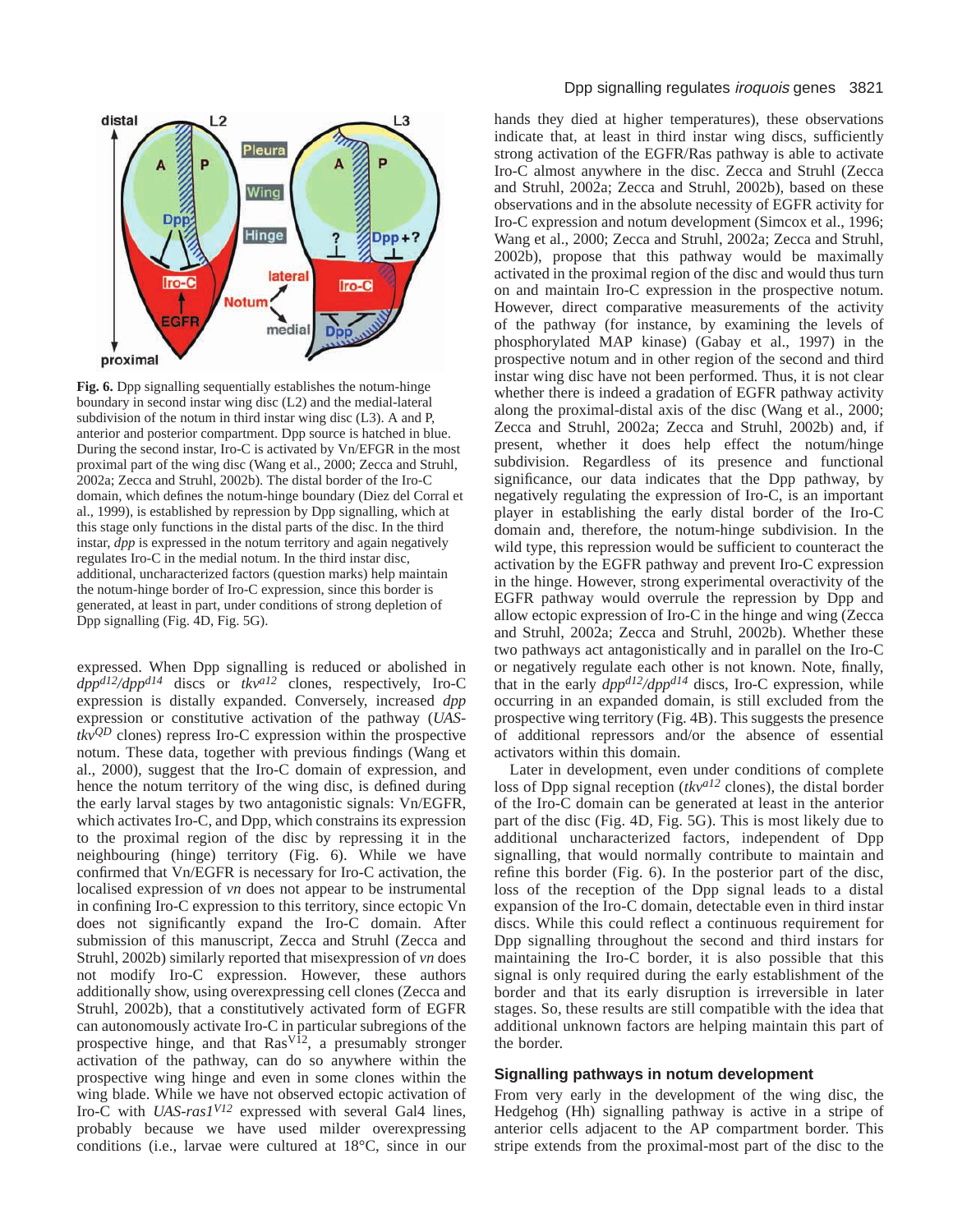#### 3822 F. Cavodeassi, I. Rodríguez and J. Modolell

tip, as revealed by Hh targets like *ci* and *ptc* (Dahmann and Basler, 1999; Podos and Ferguson, 1999; Serrano and O'Farrell, 1997) (our unpublished data). Surprisingly, we have observed that in these early discs *dpp*, another target of Hh, is not activated in their proximal region. This suggests the presence of uncharacterized negative regulators that block transcription of *dpp* in this territory. Although the complementary domains of Iro-C and pMad (Fig. 3C,D) might suggest that Iro-C could be one of these negative regulators, we find that misexpression of the Iro-C gene *araucan* does not downregulate *dpp* (F. C., unpublished).

Hh, Dpp and Wg signalling pathways intervene in the patterning of both the body trunk and the appendages of *Drosophila*. However, it is clear that the cellular responses to these signals are different in the mesothoracic body wall versus the wing and the legs (reviewed by Morata and Sánchez-Herrero, 1999). Indeed, in the wing disc, the pathways are essential for the specification and growth of the wing, but not so for the notum, which can develop to a large extent in the absence of these signals. Hh, Dpp and Wg are required for late events such as the notal medial/lateral subdivision and bristle patterning (Morata and Sánchez-Herrero, 1999). Our findings reinforce this view since the Dpp pathway appears to be inactive within the notum territory during its specification (it only helps delimit its extent). Thus, to our knowledge, only the EGFR pathway is indispensable for the specification and growth of the notum.

We are grateful to S. Campuzano, J. Culí, R. Diez del Corral, M. J. García-García, J. L. Gómez-Skarmeta, S. Romani, M. Ruiz-Gómez and members of our laboratory for suggestions and constructive criticism of the manuscript; to J. F. de Celis, G. O. Pflugfelder, A. Martínez-Arias and H. J. Bellen for providing reagents and stocks; to E. Caminero for expert technical help; and to I. Guerrero in whose laboratory part of the experimental work was carried out. Grants from Human Frontier Science Program (RG0042/98B), Comunidad Autónoma de Madrid (08.5/0044.1/99), and Dirección General de Investigación Científica y Técnica (PB98-0682) and an institutional grant from Fundación Ramón Areces to the Centro de Biología Molecular Severo Ochoa are acknowledged.

#### **REFERENCES**

- **Affolter, M., Marty, T., Vigano, M. A. and Jazwinska, A.** (2001). Nuclear interpretation of Dpp signaling in *Drosophila*. *EMBO J.* **20**, 3298-3305.
- **Azpiazu, N. and Morata, G.** (2000). Function and regulation of *homothorax* in the wing imaginal disc of *Drosophila*. *Development* **127**, 2685-2693.
- **Brook, W. J., Díaz-Benjumea, F. J. and Cohen, S. M.** (1996). Organizing spatial pattern in limb development. *Annu. Rev. Cell. Dev. Biol.* **12**, 161- 180.
- **Burke, R. and Basler, K.** (1996). Dpp receptors are autonomously required for cell proliferation in the entire developing *Drosophila* wing. *Development* **122**, 2261-2269.
- **Calleja, M., Herranz, H., Estella, C., Casal, J., Lawrence, P., Simpson, P. and Morata, G.** (2000). Generation of medial and lateral dorsal body domains by the *pannier* gene of *Drosophila*. *Development* **127**, 3971-3980.
- **Casares, F. and Mann, R. S.** (2000). A dual role for *homothorax* in inhibiting wing blade development and specifying proximal wing identities in *Drosophila*. *Development* **127**, 1499-1508.
- **Cavodeassi, F., Modolell, J. and Gómez-Skarmeta, J. L.** (2001). The Iroquois family of genes: from body building to neural patterning. *Development* **128**, 2847-2855.
- **Couso, J. P., Bate, M. and Martínez-Arias, A.** (1993). A *wingless*-dependent polar coordinate system in *Drosophila* imaginal discs. *Science* **259**, 484- 489.
- **Dahmann, C. and Basler, K.** (1999). Compartment boundaries at the edge of development. *Trends Genet.* **15**, 320-326.
- **Diez del Corral, R., Aroca, P., Gómez-Skarmeta, J. L., Cavodeassi, F. and Modolell, J.** (1999). The Iroquois homeodomain proteins are required to specify body wall identity in *Drosophila. Genes Dev.* **13**, 1754-1761.
- **Gabay, L., Seger, R. and Shilo, B. Z.** (1997). In situ activation pattern of *Drosophila* EGF receptor pathway during development. *Science* **277**, 1103- 1106.
- **García-Bellido, A., Ripoll, P. and Morata, G.** (1973). Developmental compartimentalisation of the wing disc of *Drosophila*. *Nature New Biol.* **245**, 251-253.
- **Gómez-Skarmeta, J. L., Diez del Corral, R., de la Calle-Mustienes, E., Ferrés-Marcó, D. and Modolell, J.** (1996). *araucan* and *caupolican*, two members of the novel Iroquois complex, encode homeoproteins that control proneural and vein forming genes. *Cell* **85**, 95-105.
- **Gómez-Skarmeta, J. L., Rodríguez, I., Martínez, C., Culí, J., Ferrés-Marcó, M. D., Beamonte, D. and Modolell, J.** (1995). Cis-regulation of *achaete* and *scute*: shared enhancer-like elements drive their coexpression in proneural clusters of the imaginal discs. *Genes Dev.* **9**, 1869-1882.
- **Jiang, J., Kosman, D., Tony-Ip, Y. and Levine, M.** (1991). The dorsal morphogen gradient regulates the mesoderm determinant *twist* in early *Drosophila* embryos. *Genes Dev.* **10**, 1881-1891.
- **Klein, T.** (2001). Wing disc development in the fly: the early stages. *Curr. Opin. Gen. Dev.* **11**, 470-475.
- **Klein, T. and Martínez-Arias, A.** (1998). Different spatial and temporal interactions between *Notch*, *wingless*, and *vestigial* specify proximal and distal pattern elements of the wing in *Drosophila*. *Dev. Biol.* **194**, 196- 212.
- **Lecuit, T. and Cohen, S. M.** (1998). Dpp receptor levels contribute to shaping the Dpp morphogen gradient in the *Drosophila* wing imaginal disc. *Development* **125**, 4901-4907.
- **Lindsley, D. L. and Zimm, G. G.** (1992). *The Genome of Drosophila melanogaster.* San Diego, USA: Academic Press.
- **Mann, R. S. and Morata, G.** (2000). The developmental and molecular biology of genes that subdivide the body of *Drosophila*. *Annu. Rev. Cell Dev. Biol.* **16**, 243-271.
- **Masucci, J. D., Miltenberger, R. J. and Hoffmann, F. M.** (1990). Patternspecific expression of the Drosophila *decapentaplegic* gene in imaginal disks is regulated by 3′ cis-regulatory elements. *Genes Dev.* **4**, 2011-2023.
- **Morata, G. and Sánchez-Herrero, E.** (1999). Patterning mechanisms in the body trunk and the appendages of *Drosophila*. *Development* **126**, 2823- 2828.
- **Mullor, J. L., Calleja, M., Capdevila, J. and Guerrero, I.** (1997). Hedgehog activity, independent of Decapentaplegic, participates in wing disc patterning. *Development* **124**, 1227-1237.
- **Ng, M., Díaz-Benjumea, F. J. and Cohen, S. M.** (1995). *nubbin* encodes a POU-domain protein required for proximal-distal patterning in the *Drosophila* wing. *Development* **121**, 589-599.
- **Ng, M., Díaz-Benjumea, F. J., Vincent, J. P., Wu, J. and Cohen, S. M.** (1996). Specification of the wing by localized expression of the *wingless* protein. *Nature* **381**, 316-318.
- **Podos, S. D. and Ferguson, E. L.** (1999). Morphogen gradients, new insights from DPP. *Trends Genet.* **15**, 396-402.
- **Sánchez, L., Casares, F., Gorfinkiel, N. and Guerrero, I.** (1997). The genital disc of *Drosophila melanogaster*. II. Roles of the genes *hedgehog*, *decepentaplegic* and *wingless*. *Dev. Genes Evol.* **207**, 229-241.
- **Sato, A. and Saigo, K.** (2000). Involvement of *pannier* and *u-shaped* in regulating Decapentaplegic-dependent *wingless* expression in developing *Drosophila* notum. *Mech. Dev.* **93**, 127-138.
- **Serrano, N. and O'Farrell, P. H.** (1997). Limb morphogenesis: connections between patterning and growth. *Curr. Biol.* **7**, R186-R195.
- **Simcox, A. A., Grumbling, G., Schnepp, B., Bennington-Mathias, C., Hersperger, E. and Shearn, A.** (1996). Molecular, phenotypic, and expression analysis of vein, a gene required for growth of the *Drosophila* wing disc. *Dev. Biol.* **177**, 475-489.
- **Tanimoto, H., Itoh, S., ten Dijke, P. and Tabata, T.** (2000). Hedgehog creates a gradient of Dpp activity in Drosophila wing imaginal discs. *Molec. Cell* **5**, 59-71.
- **Teleman, A. A., Strigini, M. and Cohen, S. M.** (2001). Shaping morphogen gradients. *Cell* **105**, 559-562.
- **Tomoyasu, Y., Ueno, N. and Nakamura, M.** (2000). The Decapentaplegic morphogen gradient regulates the notal *wingless* expression through induction of *pannier* and *u-shaped* in *Drosophila*. *Mech. Dev.* **96**, 37-49.
- **van de Wetering, M., Cavallo, R., Dooijes, D., van Beest, M., van Es, J.,**